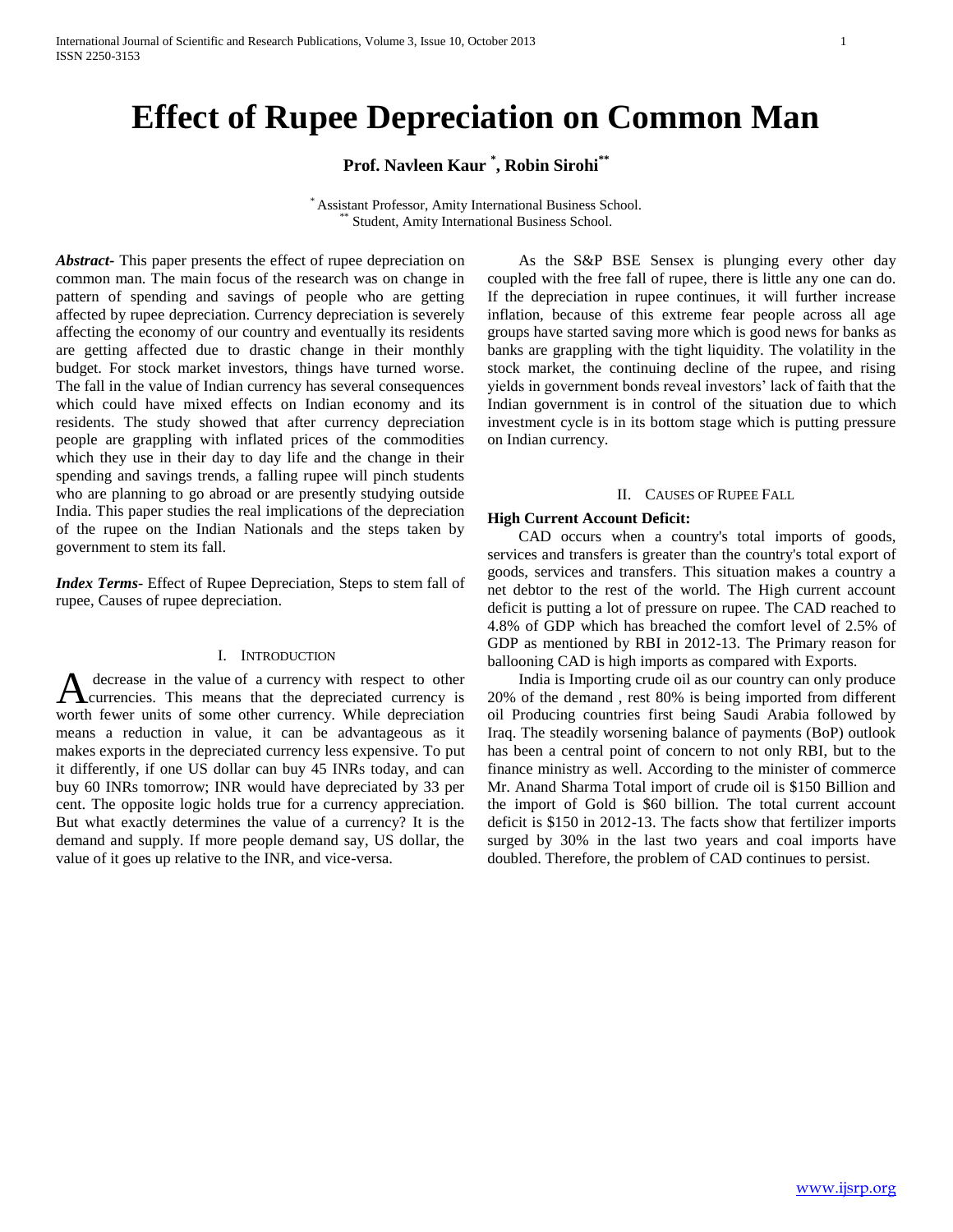

*Source: www.rbi.org.in*

 With the reduction in exports and an increase in imports, on one hand the current account deficit has swelled while on the other, the fiscal deficit is also expected to be above the comfort levels due to increased subsidy by government. A slowdown in the global economy has drastically reduced the demand for Indian goods and services.

 The fall in commodity prices on the other hand have increased imports which resulted in an imbalance between payments and receipts. S R Rao, India's trade secretary said that India is unlikely to achieve the export target of \$ 350bn which could result in higher current account deficit due to which there will be fall in rupee value.

 A large fiscal deficit forces central bank (RBI) to print more money and encourage inflation. This further hurts the rupee value.

 The United Nations Conference on Trade and Development (UNCTAD) june 2013 pointed out that the foreign direct investment in India gone down by 29% to \$26 billion in 2012. When dollars come into India through the foreign direct investment (FDI) route they need to be exchanged for INR. Hence, dollars are being sold and rupees are bought. This pushes up the demand for INR, when we increase the supply of dollars, it helps rupee gain value against the dollar or at least hold stable. In 2012, the FDI coming into India has fallen dramatically. The situation is likely to continue in the near short term.

 The corruption scandals revealed in the 2G and the coalgate scam hasn't improved India's image abroad. In fact in the 2G scam telecom licenses have been cancelled and the message that was sent to the foreign investors was that India as a country can go back on policy decisions. This is something that no big investor who is willing to put a lot of money at stake, likes to hear.



# **Less FDI coming to India:**

*Source: www.dipp.nic.in*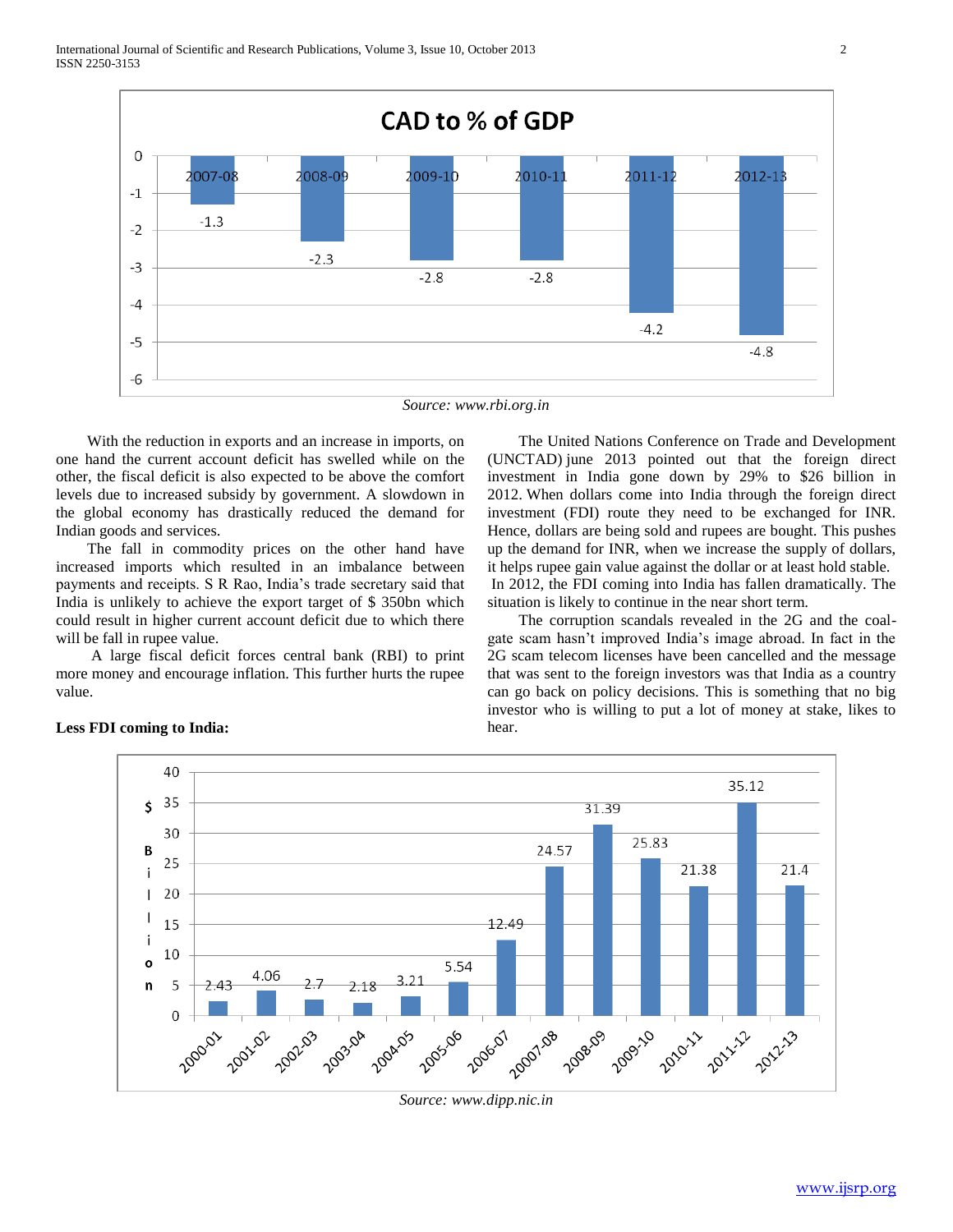Opening up multi-brand retail sector was government's other big plan for getting FDI into the country. In September 2012, the government had allowed foreign investors to invest upto 51% in multi-brand retail sector. But between then and now not even a single global retail company has filed an application with the Foreign Investment Promotion Board (FIPB), which scrutinizes FDI proposals.

This scenario doesn't look like it is changing as still foreign investors struggle to make sense of the regulations as they stand today. Dollars that come in through the FDI route come in for the long run as they are used to set up new industries and factories or to have joint venture in existing companies. This money cannot be withdrawn overnight like the money invested in the stock market and the bond market by FIIs.

# **Unreasonably High Imports:**

 Love for gold by Indians has been prime reason behind significant demand for the dollar. Gold is bought and sold internationally in dollars. India extracts very little gold on its own and hence has to import almost all the gold that is required in the country. When gold is imported into the country, the payment has to be done in dollars, thus pushing up the demand for dollars. As many have argued in the past that there is some logic for the love that Indians have had for gold. A major reason behind Indians buy gold is high inflation. Consumer price inflation is still very high. Also, with the marriage season around the corner for the next few months, the demand for gold is likely to go increase. India imported record 162 Tonnes of Gold in May'13, what can also add to the demand is the recent fall in price of gold, which will get those buyers who preferred to stay

away from gold because of the rising price, back to the market. All this means a higher demand for dollars. Gold is the  $2<sup>nd</sup>$ largest commodity after crude being imported by the Govt.

Also India has been importing a huge amount of coal lately to run its thermal power plants. India's coal imports drastically grew by 43% to 16.77 MT in May'13, as compared to the same period in 2012. Importing coal again shows increased demand for dollars.

 The irony is that India got huge coal reserves which are still not being extracted. The common logic here is to blame Coal India Ltd, which more or less has had a monopoly to produce coal in country. The government has tried to bring private sector investment in the coal sector but that has been done in a haphazard manner which resulted in the Coalgate scam. This has delayed the process of bigger role that the private sector could have played in the mining of coal and thus led to lower coal imports. The situation cannot be improved overnight.

The major reason for this is that the expertise to get a coal mine up and running in India has been limited to Coal India till now. To develop the similar expertise in the private sector will take time and till then India should continue to import coal, which will need dollars.

#### **Rupee Sinks due to huge FII outflows:**

 FIIs had resulted sellers in June due to the sharp decline seen in the rupee. With US economy showing signs of improvement, the dollar strengthened, causing currencies across the emerging markets to decline in June-July. The rupee fell by a little more than 10% since June 11.



\* Till 21-07-2013

**Source:** <http://www.indiainfoline.com/MarketStatistics/FII-Activity>

 Improving employment data and lower inflation in the USA were conceived as indicators of a recovering economy, leading investors believed that the Quantitative Easing-3 (stimulus) would be phased out sooner than expected; causing funds to flow

away from emerging markets like India, back into developed markets. Emerging economies had been the biggest beneficiary of the QE3 bond-buying programme, worth \$85 billion per month.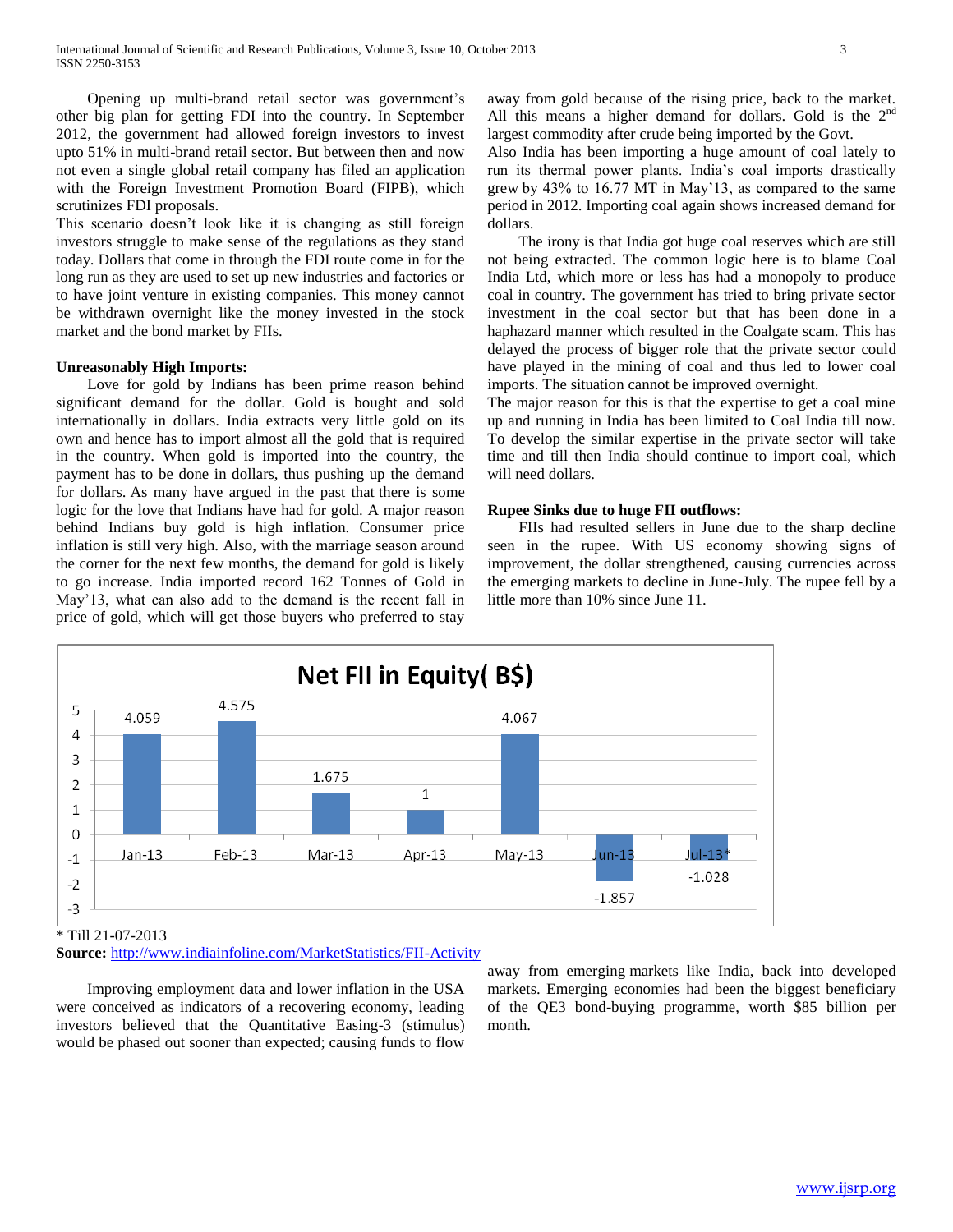

\* Till 21-07-2013 **Source:** <http://www.indiainfoline.com/MarketStatistics/FII-Activity>

# **Time to Repay ECB:**

 While the supply of dollars will remain a problem, the need for them will continue to remain high. A major demand for dollars will come from firms which have raised loans in dollars over the last few years and now have to repay them. In Beginning 2004, the RBI has approved nearly \$220 billion worth of external commercial borrowings and foreign currency convertible bonds (FCCB), at the rate of a slightly over \$2 billion a month. About two-thirds of this amount was approved in the past 5 years. Much of this ECB will have to be repaid this financial year, putting further pressure on the Indian currency.

 A lot of companies have raised foreign loans over the last few years simply because the interest rates in India are very high as compared to outside world. These firms will need dollars to repay their foreign loans as they are nearing maturity. The other thing that may happen is that firms which have cash, might look to repay their foreign loans earlier rather than later. This is simply because as the dollar is appreciating against rupee, it takes a greater amount of Indian currency to buy dollars. So if companies have idle cash lying around, it makes greater sense for them to pre-pay dollar loans. The trouble is that if a lot of companies decide to prepay loans then it will add to the rise in demand for the dollar and thus put further pressure on the INR.

# **Historical Value of Exchange Rate**

| Year | INR/USD | Year | <b>INR/USD</b> | Year | INR/USD |      | Year INR/USD |
|------|---------|------|----------------|------|---------|------|--------------|
| 1973 | 7.66    | 1984 | 11.36          | 1995 | 32.43   | 2006 | 45.17        |
| 1974 | 8.03    | 1985 | 12.34          | 1996 | 35.52   | 2007 | 41.20        |
| 1975 | 8.41    | 1986 | 12.60          | 1997 | 36.36   | 2008 | 43.41        |
| 1976 | 8.97    | 1987 | 12.95          | 1998 | 41.33   | 2009 | 48.32        |
| 1977 | 8.77    | 1988 | 13.91          | 1999 | 43.12   | 2010 | 45.65        |
| 1978 | 8.20    | 1989 | 16.21          | 2000 | 45.00   | 2011 | 46.61        |
| 1979 | 8.16    | 1990 | 17.50          | 2001 | 47.23   | 2012 | 53.34        |
| 1980 | 7.89    | 1991 | 22.72          | 2002 | 48.62   |      |              |
| 1981 | 8.68    | 1992 | 28.14          | 2003 | 46.60   |      |              |
| 1982 | 9.48    | 1993 | 31.26          | 2004 | 45.28   |      |              |
| 1983 | 10.11   | 1994 | 31.39          | 2005 | 44.01   |      |              |

shown in this table: 1973 to present.

**Source:** <http://rzdiv.blogspot.in/>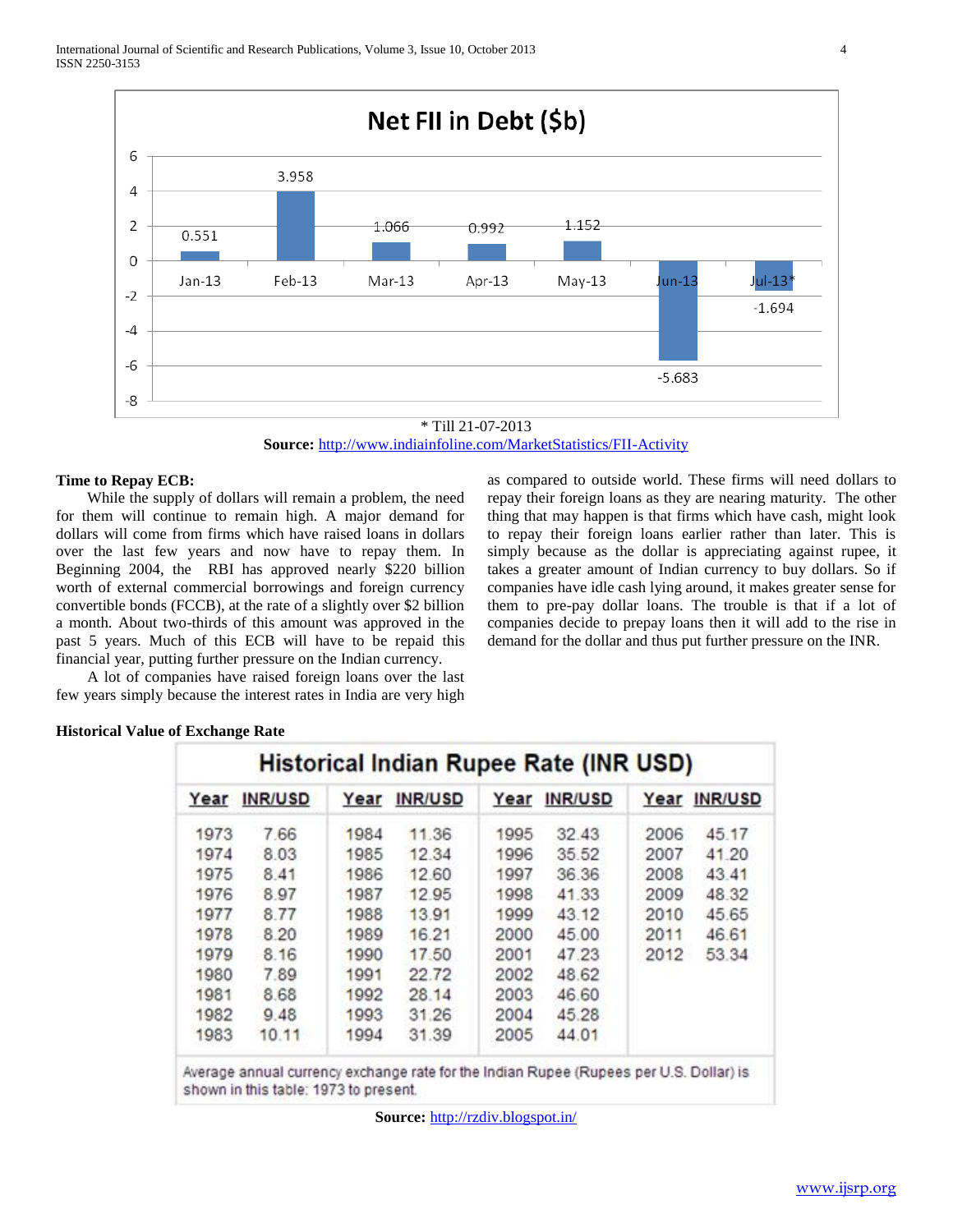

 Indian currency i.e. rupee has been in news because of recent fall against the dollar. Rupee has fallen more than 15% in just 3 months' time against dollar. India rupee has been depreciating against dollar for long time now. Post liberalization, the fall in the rupee against dollar has been rather steep. It is important to note that rupee has started falling against dollar more frequently after partial convertibility of rupee was introduced. The partial convertibility gave it more elbow room to automatically adjust against the dollar.

# III. RESEARCH OBJECTIVES

 The research paper emphasizes on the effect of currency depreciation on common man and the main objectives is to find the change in pattern of spending and savings due to depreciation in the value of Rupee in spite of the steps taken by government and RBI to curb the fall of Indian rupee.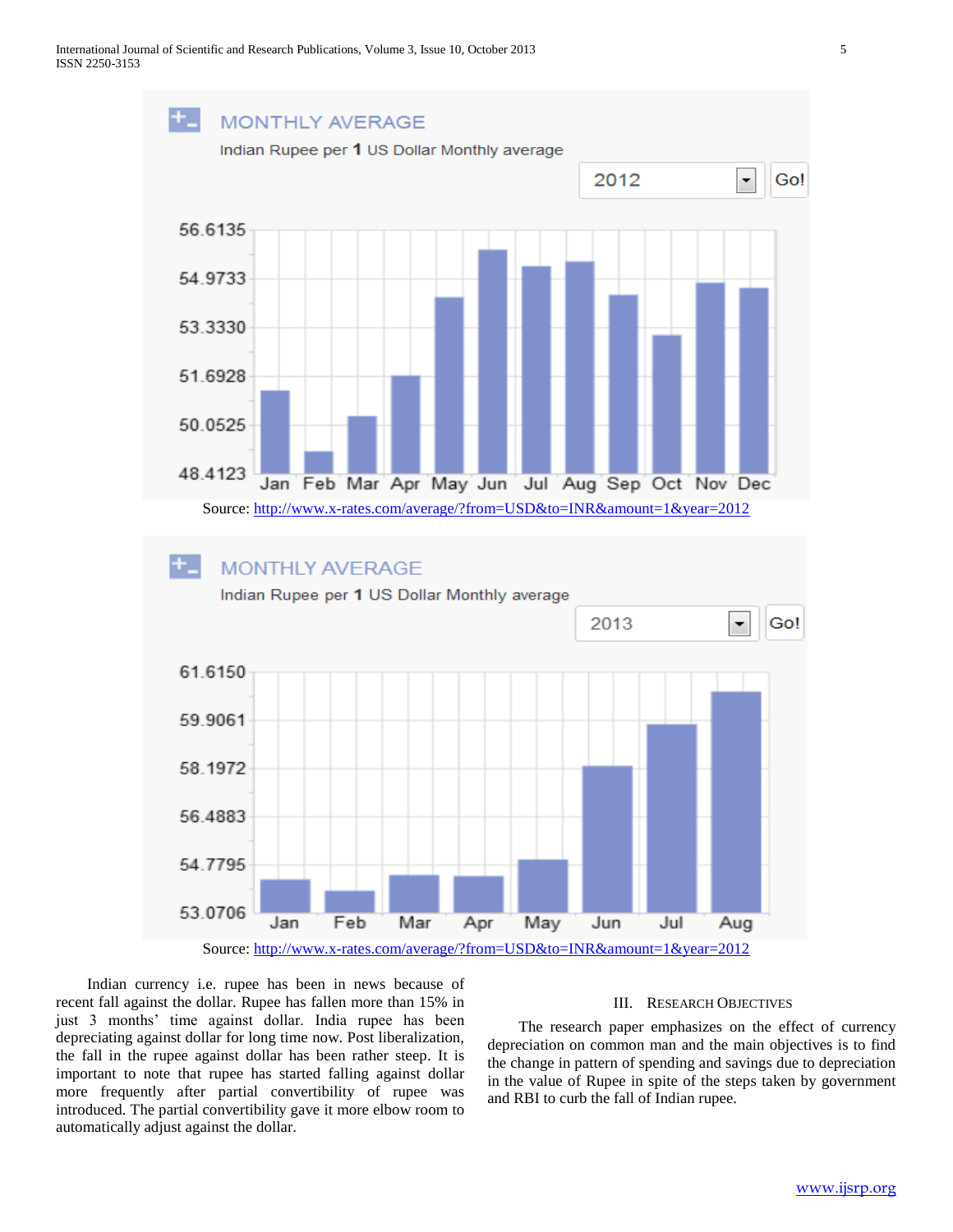International Journal of Scientific and Research Publications, Volume 3, Issue 10, October 2013 6 ISSN 2250-3153

#### IV. RESEARCH METHODOLOGY

 The present study is exploratory as well as descriptive in context of currency depreciation. The primary data for the study was collected from different background of people like students, working employees, housewives. These people were approached with a structured questionnaire and they requested to participate in the study. The secondary data was collected from reliable database of Reserve bank of India, SEBI and besides this data was also extracted from websites of different leading newspapers and magazines.

 As the population covered was large, sample size of 126 individuals belonging to different fields, classes, age groups were taken. Though respondents name and contact details are recorded for research verification purpose, but each of them was assured of his/her anonymity.

#### V. STEPS TAKEN TO CURB THE RUPEE FALL

# **India's regulators toughen rules for derivatives trading in currency markets.**

 Regulators toughened rules for derivatives trading in the currency market in a order to check the steep decline of the Indian rupee, which fell to a record low against the dollar on  $8<sup>th</sup>$ July.

The RBI, in a notification issued late on  $8<sup>th</sup>$  July, restricted banks from proprietary trading in domestic currency futures and the exchange-traded options market.

 In a separate order, SEBI doubled the margin requirement on the domestic dollar-rupee forward trade, which means investors will now have to pay two times as much in margins for a transaction at the time of the trade itself. SEBI said in a circular that it has reduced the exposure that brokers and their clients can take on currency derivatives and also doubled their margins on dollar-rupee contracts. The exposure to all currency contracts for a broker has been capped at 15% of their overall exposure or \$50 million, whichever is lower.

 SEBI said that the new norms will come into force from July 11 and the changes have been decided in consultation with RBI because of recent turbulent phase of extreme volatility in USD-INR exchange rate. The current exposure limits for brokers and clients were the higher amounts of 15% of their overall exposure or \$50 million, and 6% or \$10 million, respectively.

 The margin requirements vary across different categories and they are being revised upwards by 100% of the present rates for rupee-dollar derivative contracts.

#### **RBI directs OMCs to buy dollars from single PSB.**

 With the rupee depreciating sharply against the US dollar, the RBI on 9th July 2013 ordered state-owned oil companies (OMCs) to purchase their dollar requirements from single public sector bank to curb volatility in the currency. State oil-refiners, who are biggest dollar guzzlers, agreed to implement the RBI order with immediate effect. The OMCs were even willing to accept RBI selling dollars directly to them through a single window.



 The RBI issued orders to Indian Oil (IOC), Hindustan Petroleum (HPCL), Bharat Petroleum (BPCL) and Mangalore Refinery (MRPL) to stop seeking quotes from several banks for their USD 8-8.5 billion of monthly US dollar need. Oil firms seeking multiple quotes for their dollar requirement was felt to be one of the prime reasons adding to speculation on demand for the USD and volatility in the local unit.

 IOC, the nation's largest refiner, will buy their monthly requirement of USD 3.8-4 billion dollars from its official banker State Bank of India. Similarly, BPCL, HPCL and MRPL will buy their dollar requirement from a single particular bank. The decision follows Monday's meeting between RBI and OMCs to discuss measures to control volatility and high fluctuations in the Forex rate.

#### **RBI eases overseas borrowing norms for firms.**

 The Reserve Bank of India on Monday, 8 July 2013, eased norms for non-bank asset finance companies to raise debt from beyond the borders by allowing the lenders to raise such funds through the automatic route as against the approval route earlier, in a step aimed at improving dollar supply amid a weakening rupee.

 NBFCs can borrow from outside India up to \$200 million in a financial year to finance import of infrastructure equipment, the RBI said. The RBI also allowed them to raise such debt from all recognised lenders with a minimum average maturity period of 5 years.

 The rupee ended at 60.61/62 to the dollar, after suspected dollar sales by the central bank through state-run banks pulled the unit off from its lifetime low of 61.21 on 8th July.

 The Reserve Bank of India (RBI) extended the time limit for telecom companies to refinance rupee loans through the external commercial borrowing (ECB) route till 31st March, 2014 for 3G spectrum won in telecom auction in 2010. Earlier, the RBI had said overseas loans should be raised within 12 months from the date of payment of final instalment to the government. The Reserve Bank of India has made it easier for property developers to access foreign money in an effort to improve the pace of lowcost housing projects, such as slum rehabilitation. The RBI has extended the limit of \$1 billion that can be borrowed through the external commercial borrowing (ECB) scheme to the FY15 from this year.

 The RBI also reduced the minimum experience required by companies to have to undertake these projects from 5 years to 3 years.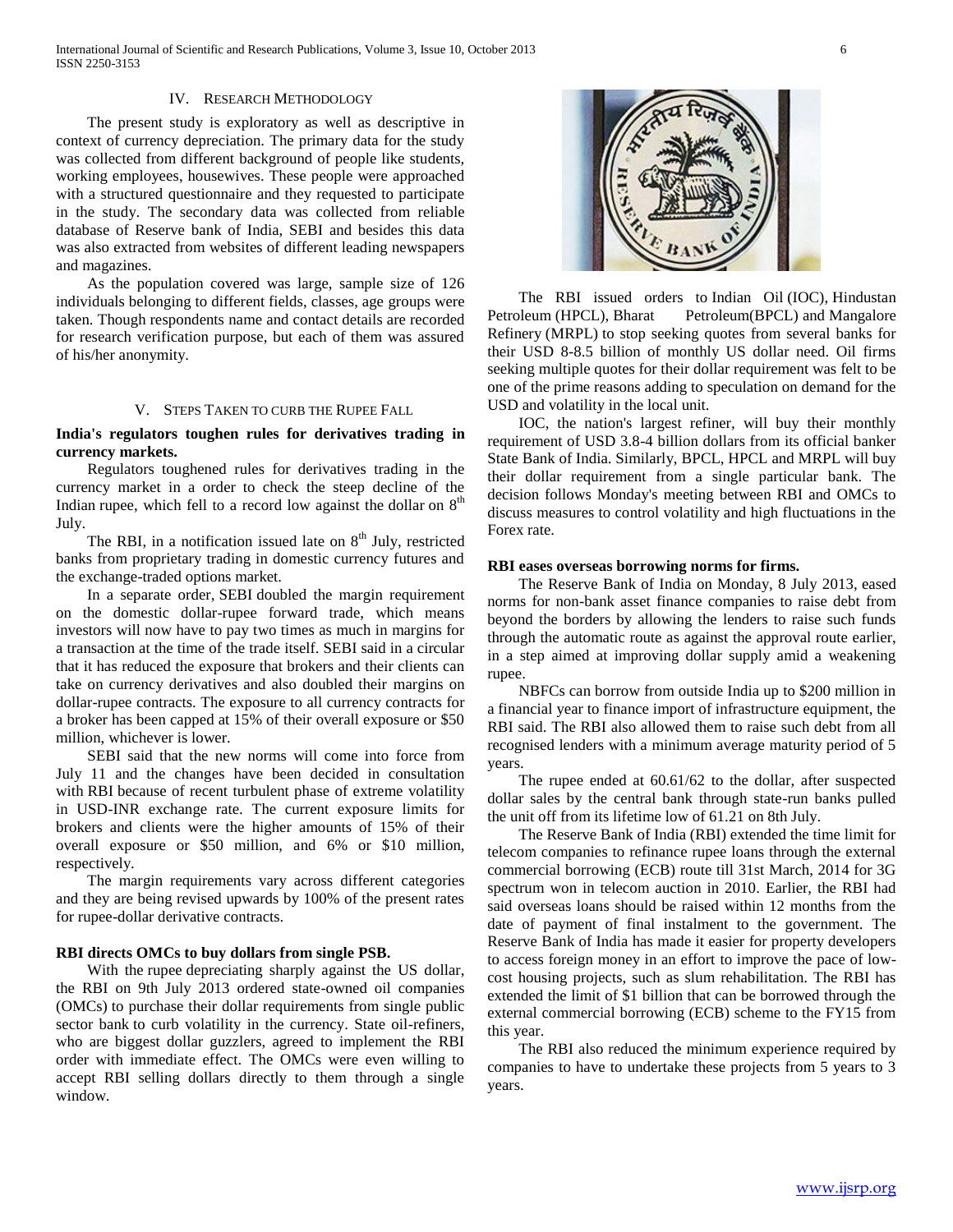# VI. RBI TIGHTENS LIQUIDITY

 The Reserve Bank of India (RBI) announced measures late on 15th July 2013 to curb the rupee's decline by tightening liquidity and making it costlier for banks to borrow funds from the RBI.

 The RBI raised the marginal standing facility (MSF) rate and Bank Rate each by 200 basis points to 10.25%, capped the amount up to which banks can borrow or lend under its daily liquidity window and announced a sale of government securities through an open market operation. This could lead to some increased dollar inflows as overall interest rates in the economy will increase.

 The RBI said total funds available under its repo window will be capped at 1% of banks' deposits – roughly 750 billion rupees – from Wednesday. It announced a 120 billion rupee sale of government bonds for Thursday.

 The MSF is the rate at which banks can borrow from the RBI at an elevated rate against government securities during times of tight cash. The bank rate is linked to the MSF.

#### **RBI has reduced the liquidity adjustment facility.**

 Liquidity adjustment facilities are used to aid banks in resolving any short-term cash shortages during periods of economic instability or from any other form of stress caused by forces beyond anybody's control.

 On 23rd July 2013 RBI has reduced the liquidity adjustment facility (LAF) for each bank from 1 per cent of the total deposits to 0.5 per cent, thus limiting the access to borrowed funds from the RBI. The limit will come into force with immediate effect and continue till further notice.

 In another measure to suck out liquidity from the system, RBI has asked banks to maintain higher average CRR (cash reserve ratio) of 99 per cent of the requirement on daily basis as against earlier 70 per cent. CRR is portion of deposits that banks are required to keep with RBI.

 According senior bankers, the measures could suck out Rs 4,000-Rs 5,000 crore from the system. The additional measures to check exchange rate volatility comes within 10 days of RBI taking harsh steps to suck out liquidity from the system.

 RBI has reduced the liquidity adjustment facility (LAF) for each bank from 1% of the total deposits to 0.5%, thus limiting the access to borrowed funds from the central bank. The limit will come into force with immediate effect and continue till further notice.

 RBI said the July 16 instructions regarding the limit on overall allocation of funds at Rs 75,000 crore under LAF stands withdrawn. The changes in LAF will come into effect from 24<sup>th</sup> July 2013. The new norms on CRR will be effective from the first day of the next reporting fortnight, from July 27, 2013.

#### VII. RELAXING OF FDI

 UPA government has set off another round of economic reforms with big bang reforms in foreign direct investment caps. Stepping into a political minefield, the government has changed FDI limits in as many as 12 sectors. The Government on  $16<sup>th</sup>$  July 2013 liberalised FDI limits in twelve sectors, including telecom and defence.

 Paving way for fresh investments in telecom companies, the government cleared 100 per cent FDI in telecom sector. To boost the sagging economy, the government also raised FDI in defence sector from 26 per cent to 100 per cent. But the hike comes with some conditions. 100% will only be allowed with state-of-the art technology transfer

 FDI in 4 other sectors - gas refineries, commodity exchanges, power trading and stock exchanges have been allowed via the automatic route.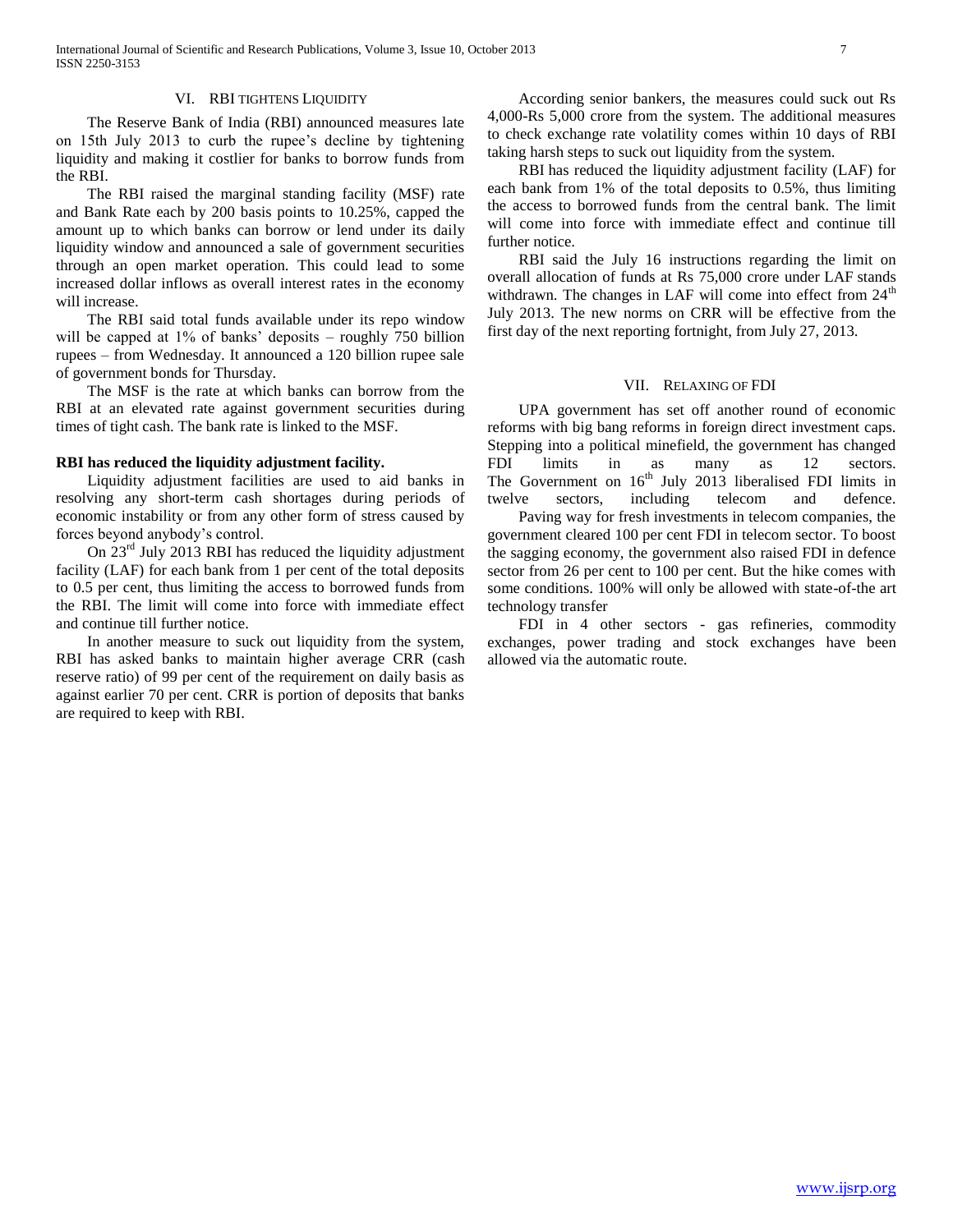

Source:<http://indiatoday.intoday.in/story/government-foreign-direct-investment-defence-telecom/1/291640.html>

 In the contentious insurance sector, it was decided to raise the sectoral FDI cap from 26% to 49% under automatic route under which companies investing do not require prior government approval. A Bill to raise FDI cap in the sector is pending in the Rajya Sabha.

 It was decided to allow 49% FDI in single brand retail under the automatic route and above that through the Foreign Investment Promotion Board (FIPB). In case of PSU oil refineries, commodity bourses, power exchanges, stock exchanges and clearing corporations, FDI will be allowed up to 49% under automatic route as against current routing of the investment through FIPB.

The decisions taken on  $16<sup>th</sup>$  July 2013 were based on recommendations of Mayaram Committee which had suggested changes in investment caps in about 20 sectors, but the meeting approved only in 12.

 In basic and cellular services, FDI was raised to 100 per cent from current 74 per cent. Of this, up to 49 per cent will be allowed under automatic route and the remaining through FIPB approval.

 A similar dispensation would be allowed for asset reconstruction companies and tea plantations. FDI of up to 100 per cent was allowed in courier services under automatic route. Earlier, similar amount of investment was allowed through FIPB route. In credit information firms 74 per cent FDI under automatic route would be allowed.

# **RBI extends restriction on co-operative banks for loan against gold coins.**

 The Reserve Bank of India has extended the restriction on advance against gold on co-operative banks as well, a move to curb the demand for gold on  $7<sup>th</sup>$  June 2013.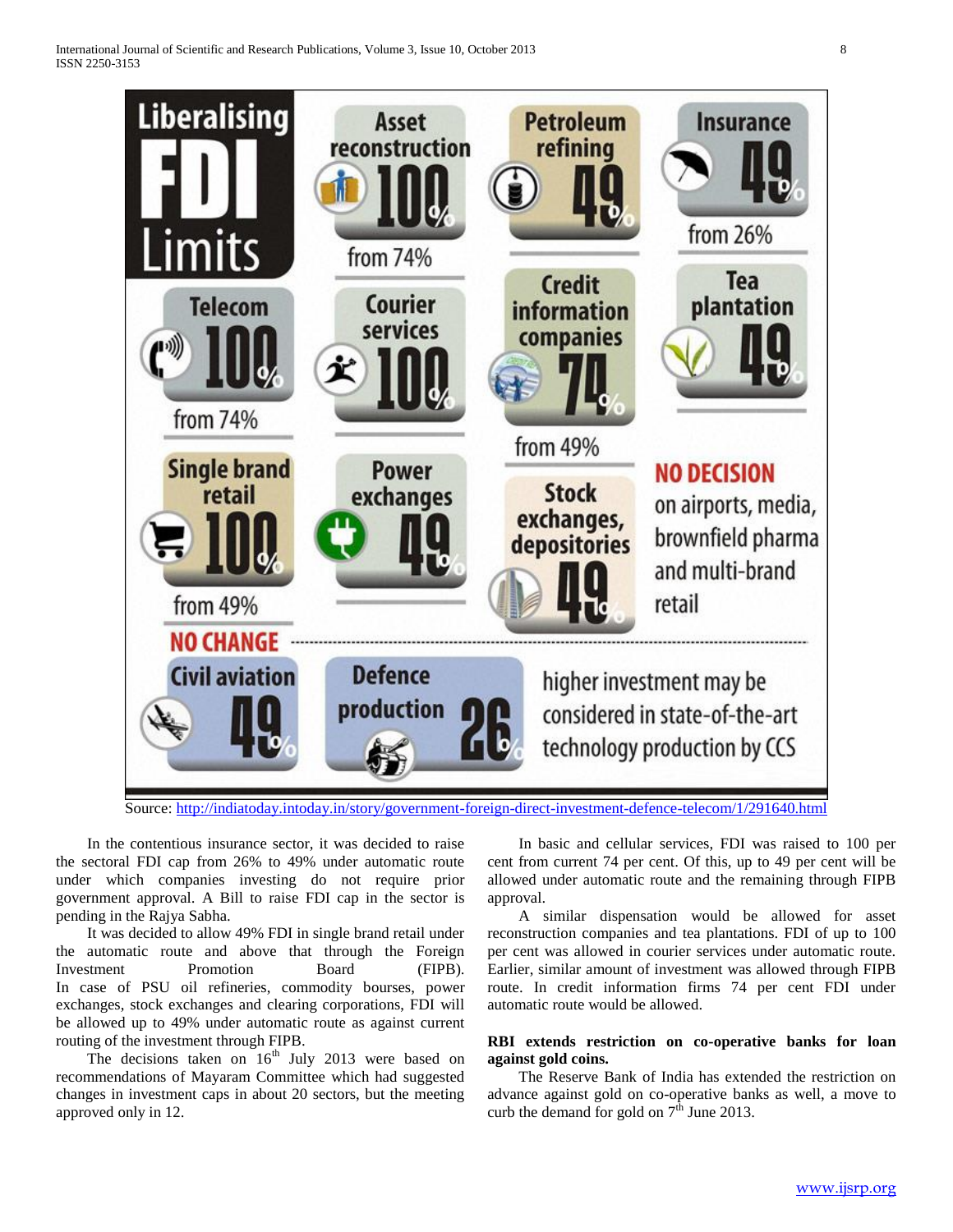In a notification, the RBI said while granting advance against the security of specially minted gold coins sold by banks, state/central co-operative banks should ensure that the weight of the coin/coins does not exceed 50 grams/customer.

 Also the amount of loan to any customer against gold ornaments, gold jewellery and gold coins (weighing up to 50 grams) should be within the Board approved limit.Earlier, similar restrictions were imposed on commercial banks.

 The RBI's latest move comes after government raising import duty on gold to 8% from 6%.

 The central bank has also advised banks not to sell gold coins, finance minister P Chidambaram said on  $6<sup>th</sup>$  June 2013. RBI has also imposed restrictions on gold imports by banks.

 Surge in gold imports has become a cause of concern for both the government as well as the RBI as it is putting pressure on the current account deficit, which is around 4.8% of the GDP in 2012-13.

 In the first two months of the current fiscal there has been significant spurt in gold imports as the average foreign buy of the precious metal stood at 152 tonnes in April and May. The monthly average import in 2012-13 was 70 tonnes.

 The increase in gold import is because of slowdown in its prices in the international market.

#### **RBI moves to limited capital controls to save rupee**

 With the rupee drifting down to a lifetime low of 61.44 to the dollar on 14th Aug 2013, despite measures to tighten liquidity and push up interest rates, the Reserve Bank of India (RBI) on Wednesday changed track, choosing to defend the currency by moving towards capital controls. The central bank put restrictions on the amount of foreign exchange Indian companies and individuals can invest, remit or spend overseas in an attempt to curb dollar outflows from the country. Indian companies can now send out only 100% of their net worth as overseas direct investment (ODI), way below the current cap of 400%, under the automatic route. The restrictions however not imposed on the Navaratna public sector entities ONGC and Oil India, the RBI said in a release.

 The RBI also capped remittances abroad by resident individuals to \$75,000, down sharply from \$200,000 allowed earlier under the liberalised remittance scheme. Further, Indian residents cannot invest in real estate abroad. Individual remittances abroad totalled about \$3 billion during 2012-13.

 To encourage banks to collect more dollars through nonresident rupee deposits and foreign currency non-resident deposits, the RBI exempted banks from maintaining the cash reserve ratio and the statutory liquidity ratio on incremental NRI deposits with a tenure of three years or more.

 With the rupee has depreciated by 13% since April 2013 and having fallen despite measures initiated by the central bank since mid-July, economists believe that the RBI is readying longterm initiatives. "The policy is not aimed at tackling any immediate situation, but should be construed as a safeguard against a more difficult situation," observed Samiran Chakraborty, MD and head of research, Standard Chartered Bank.

 ODI by Indian corporates was \$300 million in April-May FY14. In FY13, Indian firms invested \$7.1 billion overseas, according to the RBI's August monthly bulletin. The central bank did soften the blow, saying genuine investment plans, beyond the limits imposed, could be considered under the approval route.

# **Import Duty on Gold increased to 10%**

 India, the world's biggest consumer of gold, raised import duties for the third time in 2013 to curtail the current account deficit and stem volatility in the rupee.

 The government has increased the customs duty to 10% from 8% on the yellow metal, a move that helped the rupee edge up against the dollar but will make the commodity costlier by about Rs 600/10 gram.

 Customs duty on platinum has been raised to 10% from 8%, and on silver to 10% from 6%. The government also raised the excise duty on gold and silver bars.

 "The basic purpose of enhancing the duty was to curb the import of gold," Revenue Secretary Sumit Bose told reporters.

The higher taxes on precious metals would fetch the exchequer an additional Rs 4,830 crore.

 The increase in import duties on precious metals is part of a series of steps announced by Finance Minister P Chidambaram on Monday to restrict the current account deficit to 3.7% of GDP in FY14 and ensure its full and safe financing.



*Source: Economic Times*

 Chidambaram on 12th Aug 2013 said the government's plan is to restrict gold imports to 850 tonnes in the current financial year, compared with 950 tonnes in 2012-13. Gold imports stood at about 335 tonnes in the April-June quarter.

 "This is as much a red line as the fiscal deficit. We will do all to ensure that it is not breached. The current account deficit will be contained and fully and safely financed," he had said, unveiling his plan to contain CAD.

# VIII. DATA FINDINGS AND ANALYSES

www.ijsrp.org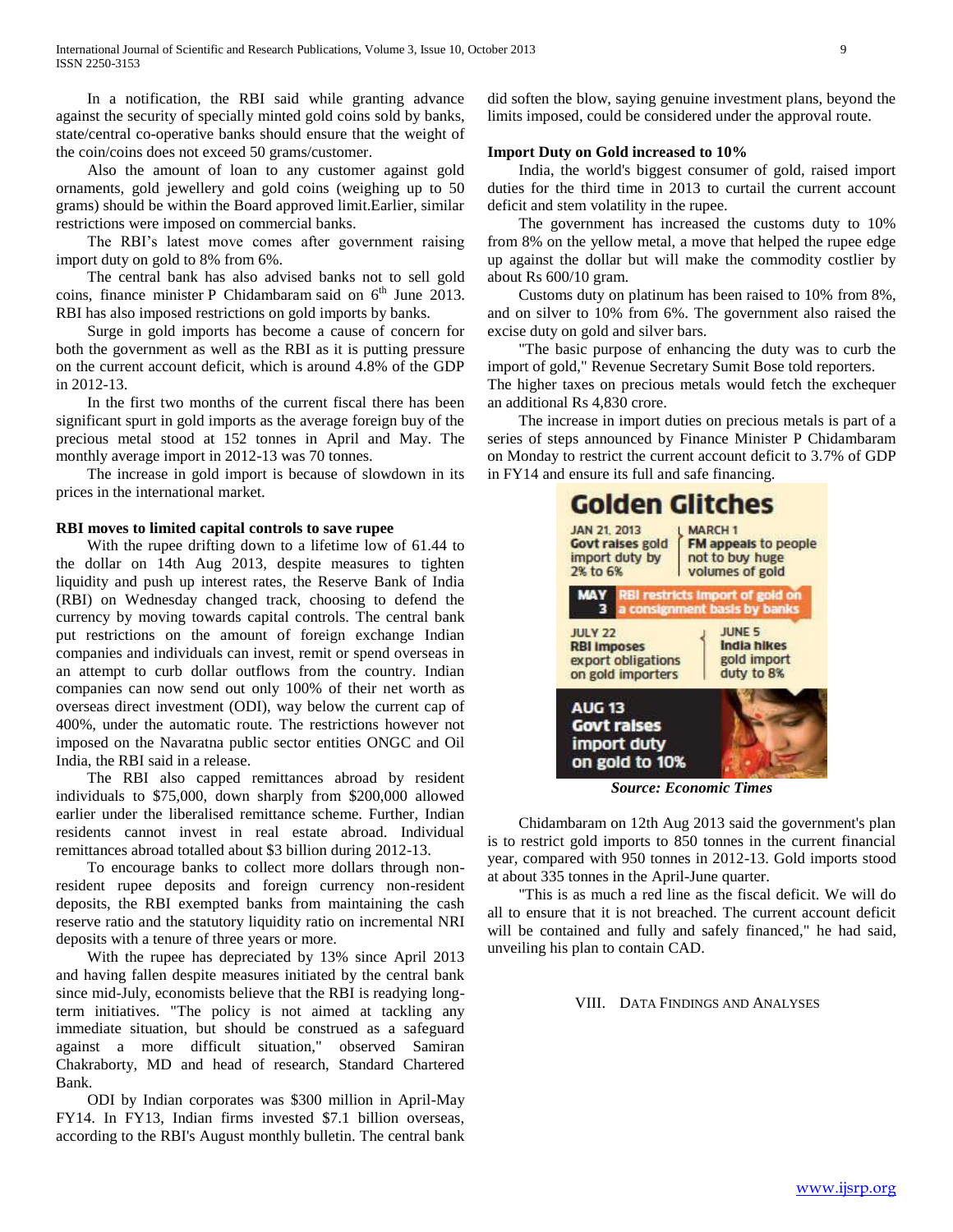

 Respondents consist of around 35% of students with similar percentage of service class individuals, 19.84% consists of housewives and 7.94% consists of businessmen.



 Respondents consists of maximum of people who lies between 23 to 28 years of age, 17.46% lies in between 18 to 22 years of age, 11.11% of people lies between 45 to 54 years of age, 7.14% of respondents were in between 29 to 35 years of age, 5.56% of people lies in between 36 to 45 years of age with similar percentage of people lies in the age group of 55 and above.



 40.48% of people have annual household income of around 5 to 10 lakhs, 21.43% of people have 0 to 5 lakhs of annual house hold income, 14.29% has annual household income of 18 to 30 lakhs, and 15.87% of respondents have annual income of 10 to 18 lakhs while 7.94% of people have annual household income of more than 30lakhs.



99% of respondents are aware of rupee depreciation.



 Whereas 90.48% of respondents have started feeling pinch of rupee depreciation.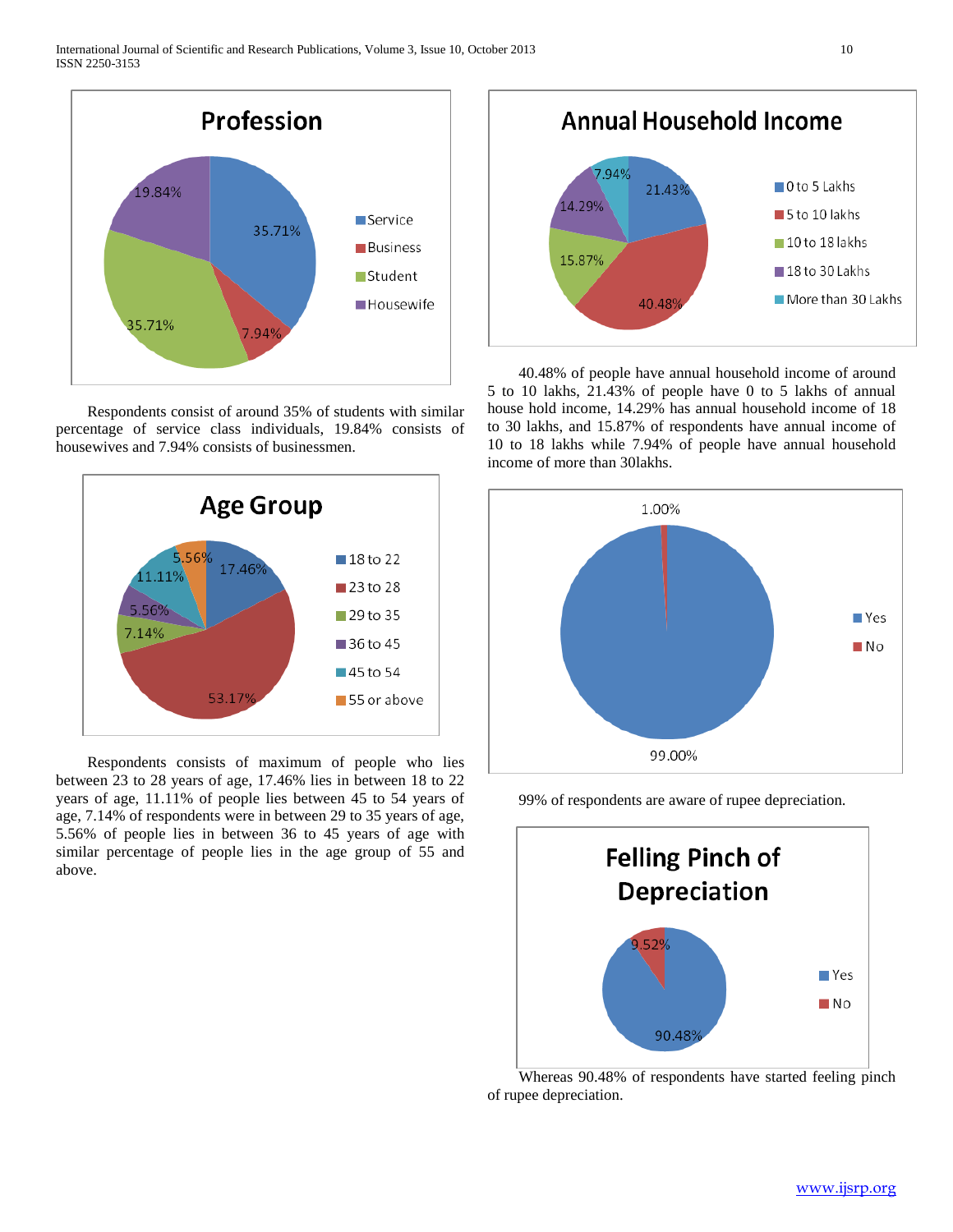

 44.44% of respondents have said that their monthly expenditure has been increased by 5 to 10% , 23.81% people have said that there is an increase of around 10 to 15% in their monthly expense. 18.25% of respondents have said that monthly expense has been increased by 15 to 20%, while 6.35% of respondents said that their monthly expense has been increased by more than 20%.



 There were 9.52% of respondents which use to go for shopping 2-3 times in a week which has been reduced to 3.97% post rupee depreciation. There were 42.86% of respondents which use to go for shopping before depreciation which has been decreased to 13.49%. While there is an increase in respondents who go for shopping once in a month from 34.13% to 53.97%.



 The amount spent on shopping of around 0 to 2000Rs was done by 15.08% of respondents which has been reduced to 3.17%. the amount spent of 2001 to 5000Rs were done by 29.37% which has been increased to 38.10%, respondents remained constant in number who spend 5001 to 8000Rs before and after rupee depreciation, while there is a decrease in relative percentage from 19.84% to 13.49% of those people who used to spent 8000 to 10000Rs .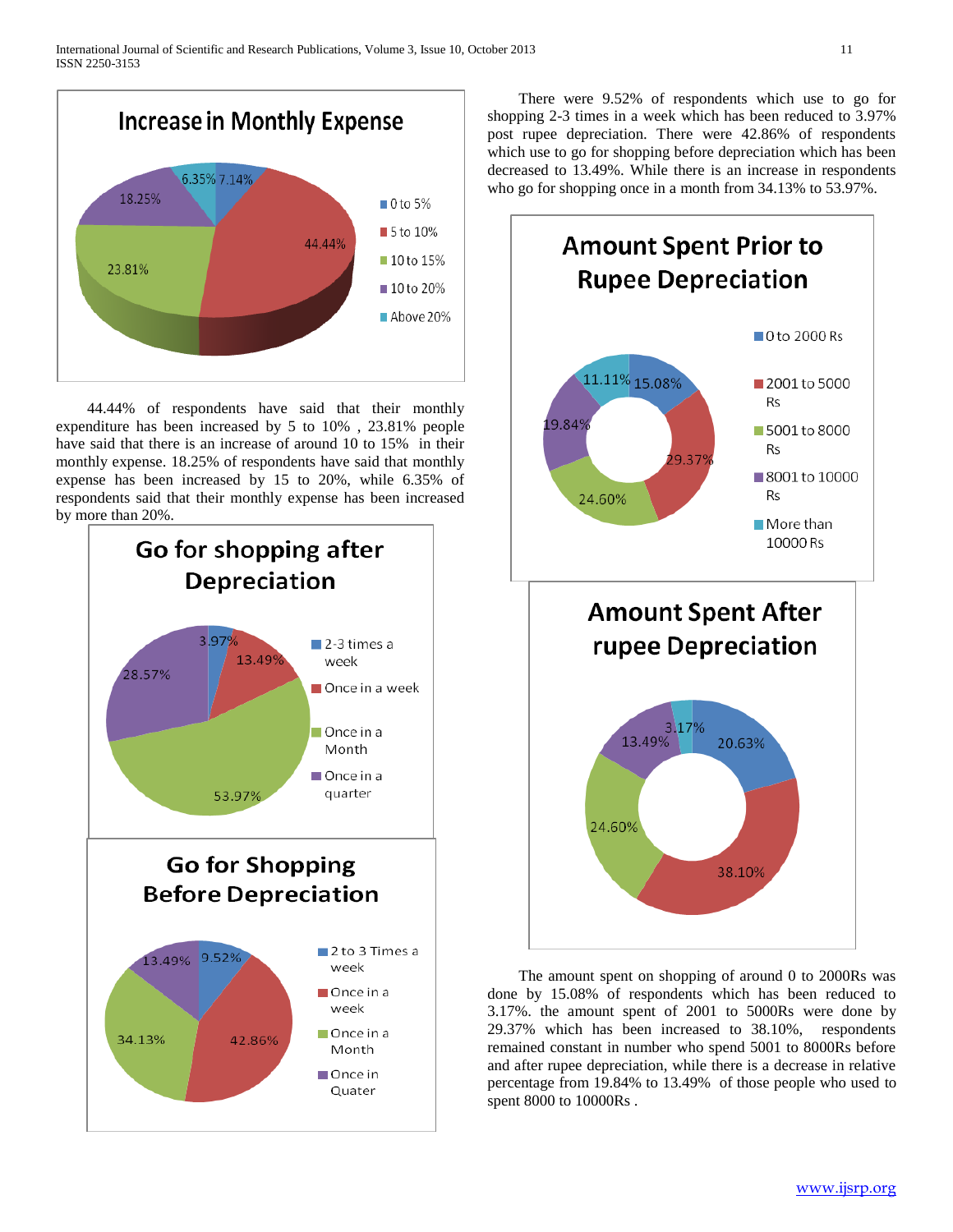

 There are 37.30% of respondents who still want to buy gold even after rise in price and government restrictions.



There were 36% of respondents who invest in stock market.



 Out of the people who invest in stock market there are 26.19% of people whose exposure towards stock market has been decreased while 15.08% people said that it has been increased.



 There are 55.56% of respondents who still want to buy foreign branded goods even after their prices have been increased.



 There are 70.63% of people who have started to save more after rupee depreciation.

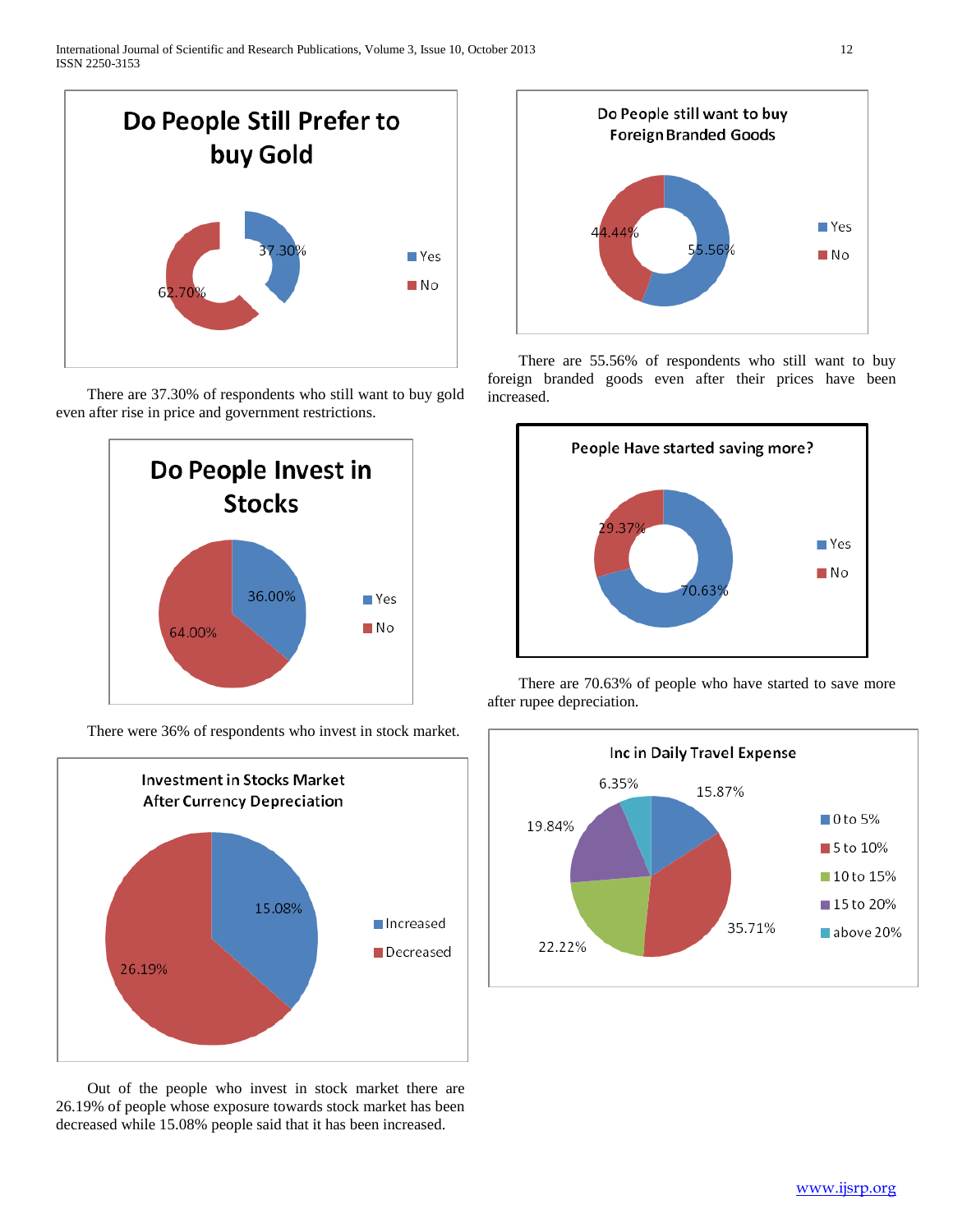# IX. ANALYSIS AND FINDINGS

- Out of total number of people surveyed 40.48% of people have annual income between 5-10 lakhs, 21.43% have annual income between 0-5 lakhs, 15.87% of people have 10-18 lakhs of annual income and rest has more than 18 lakhs per annum of income.
- While 99% of people surveyed are aware of rupee depreciation and out of these more than 90% of people have started feeling the pinch of currency depreciation. The monthly expenditure of around 44% of people has increased by 5-10%, while the expense of around 10- 15% has been increased for more than 23% of people surveyed, while about 18% of people have said that their daily expense has been increased by 10-20%.
- Out of above 44% of people whose daily expense has been increased by 5-10% have been severely affected by currency depreciation which is visible by the change in their shopping pattern. Around 44% said that they used to go shopping once in a week before currency got depreciated but now they go once in a month to shop and 16% of people said that they use to go for shopping once in a month and now they go once in a quarter this might be because of increased prices of goods.
- Those who use to shop once in week almost 76% amongst them now go to market for shopping only once in month, Also those who used to shop once in a month 41% amongst them now goes only once in a quarter to shop in market, this shows that because of increased prices of goods due to currency depreciation in the market.
- Out of people who go once in week for shopping, 35.71% used to spend 5000-8000 Rs. And out of these 90% have reduced their shopping expense to 0-5000Rs. 33.33% used to spend 2000-5000 Rs. And 16.6% of people used to spend between 0-2000Rs.
- While Total of 62% of people surveyed have said that they now do not want to buy gold because of higher import duty imposed on it, because of several duties imposed on it by government, government increased import duty to check the high current account deficit.
- 36% of respondents have said that they invest in stock markets, out of these 55.5% have said that their exposure towards stock market has been reduced, while around 44% of them have said that their exposure towards stock market has been increased, while those who said their exposure towards stock market has been increased it might be possible that they are investing in defensive sectors like IT, Pharmaceutical, FMCG, or since stock market is going down, so few stocks are turning more attractive.
- For those whose exposure towards stock market has increased after currency depreciation 55% out of them have said that they have more disposable income with them now as show by their shopping pattern as earlier they used to spend 2000-5000 Rs and now they spend 5000-8000 Rs. Also 43.75% out of people who said that their exposure to stock market has increase now prefer

to buy gold because of their increased income from stock market.

- Out of total people surveyed 55.56% people have said that they still prefer to buy foreign branded goods and 44.44% have said that they don't want to buy foreign branded goods after currency depreciation which led to the increase in price of these goods. Out of total people who said that they still want to buy foreign branded goods 55.71% of them go for shopping only once in month and 41.4% of people lies in the bracket of 2000- 5000 Rs of expenditure on their every shopping visit.
- 70.63% of respondents have said that they have started to save more as compared to spending, Out of which 31.4% are service class people, 5.61% are businessman, 37.07% are students and 24.71% are housewives. Also out of total respondents who have started to save more 45% has 5-10 lakhs on annual household income, 20.22% has 0-5 lakhs of income annually, while only 9% of respondents has annual house hold income of more than 30 lakhs rupees.`
- 35.71% of people have said that their daily travel expense have increased by 5-10% out of which 33.3% are service class people who need to travel to their office and 55% of them are students who need to go to their college, 22.22% of the respondents have said that their bill has increased by 10-15% while around 19% of people have said that their daily travel expense has been increased by 15-20%.
- 57% of the respondents have agreed to the fact that high inflation is kicking in because of currency depreciation and around 39% has strongly agreed to this fact, since due to currency depreciation prices of raw material to make goods are increasing due to which manufacturers are transferring their cost to end consumers.
- 34.13% of respondents have agreed to the fact that they now have to pay higher EMIs, while around 18% of people have strongly agreed to this fact, while 44% of respondents are neutral about it, increased EMIs are because of increased lending rates by commercial banks due to liquidity tightening measures taken by RBI.
- Because of increased value of dollar crude oil import is getting costlier day by day for oil marketing companies due to which petroleum price is increasing here and this fact is agreed by 27% of people while 53% of respondents have strongly supported this fact.
- 26% of people agreed that they have been affected by costlier foreign travel while 55.56% have strongly agreed that their foreign travelling experience is getting costlier, this is because airlines are increasing prices of the flight services due to high crude and Brent prices.
- Around 31% of respondents have agreed that their stock market investment is giving them poor return while 21.43% of people are strongly affected by poor stock market returns due to bearish run of stock market.
- Around 23% of respondents have agreed that they have to pay more amount for their foreign education while around 57% of people are strongly affected by higher foreign education cost, dis is simply because of